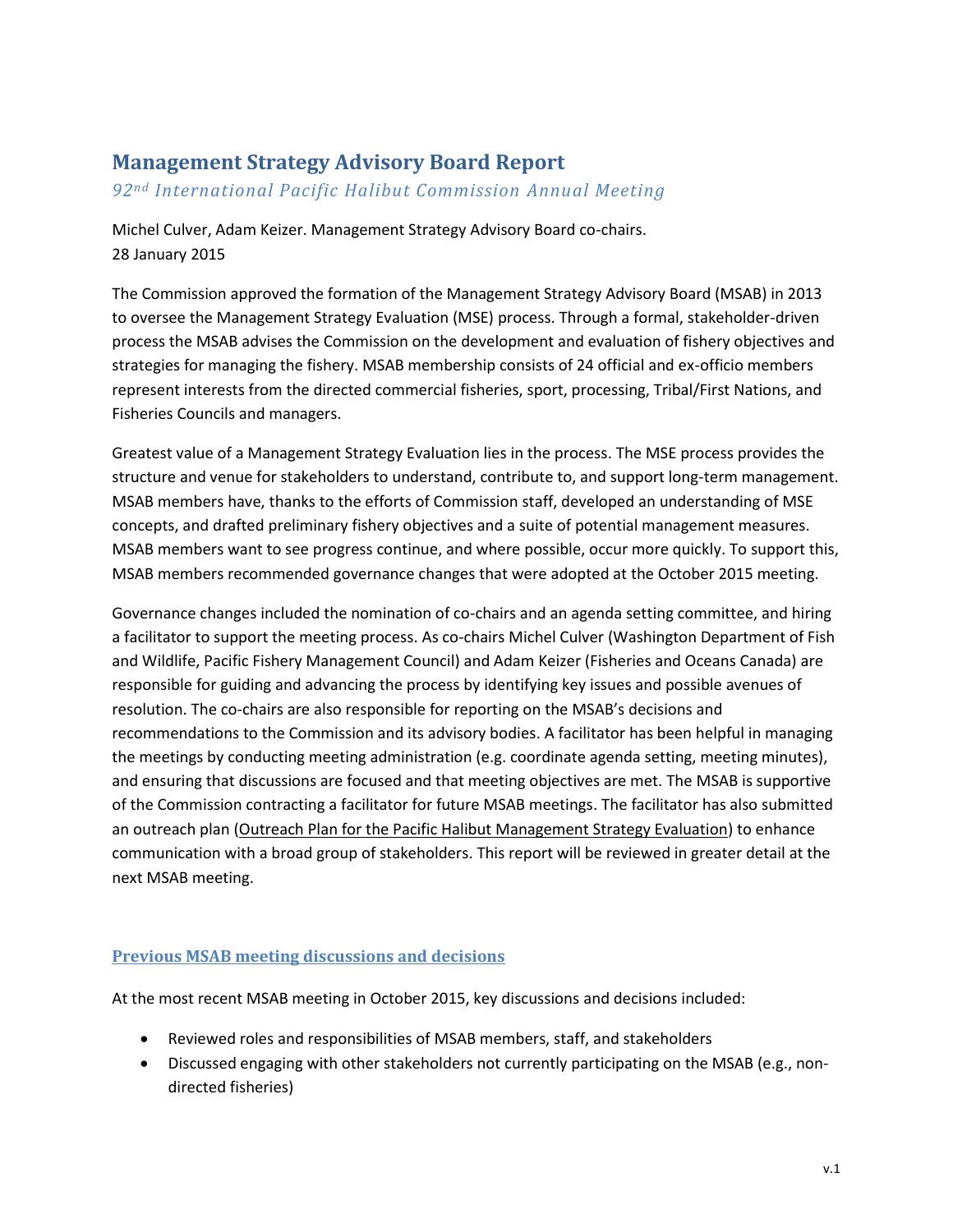- Reviewed progress to date, and provided recommendations about how to proceed with alternative modelling approaches (coastwide vs. spatial operating model)
- Held breakout sessions with IPHC MSE Tool (http://shiny.iphc.int/sample-apps/mseapp/)
	- $\circ$  Intended to build familiarity with the tool and practical application of the evaluation process
- Introduction to the concept of a "Fishery Footprint"
- Review current MSAB outreach activities and a proposed outreach plan
- Endorsed governance changes and MSAB facilitation
- Co-chairs advised to present MSAB developments to the Commission and stakeholders at the Interim and Annual meetings

The outreach plan from the facilitators has identified several challenges, clarified outreach objectives, and proposed a number of communication tools.

#### *Communication challenges*

- Diverse and dispersed stakeholders
- Complex material can be difficult to communicate to stakeholders and can inhibit members ability to contribute equally
- Lack of understanding has resulted in a fear that the MSAB may exert a disproportionate amount of influence

### *Outreach objectives*

- Inform stakeholders of MSAB activities and progress in a timely and consistent manner and with the appropriate amount and type of information;
- Gather stakeholder input on MSE issues important to stakeholders and be responsive to this input; and
- Excite stakeholders about the MSE process, stimulate their engagement in the process, and foster positive relationships between the MSAB and stakeholders.

Potential communication tools, to be discussed at the next MSAB meeting, are available in the outreach plan [\(http://www.iphc.info/MSAB%20Documents/MSAB\\_OutreachStrategy\\_FINAL\\_v1.3.pdf\)](http://www.iphc.info/MSAB%20Documents/MSAB_OutreachStrategy_FINAL_v1.3.pdf).

### **Interim and Annual Meeting**

The MSAB co-chairs presented a status update at the 2015 Interim Meeting and held sessions at the Annual Meeting with the Conference Board and Processor Advisory Group to debrief and receive comment on MSAB initiatives. Key discussion points provided to the MSAB include:

- Communication from the MSAB to Conference Board and the Processor Advisory Group is important.
	- $\circ$  Agency staff on the MSAB should play a role in disseminating information.